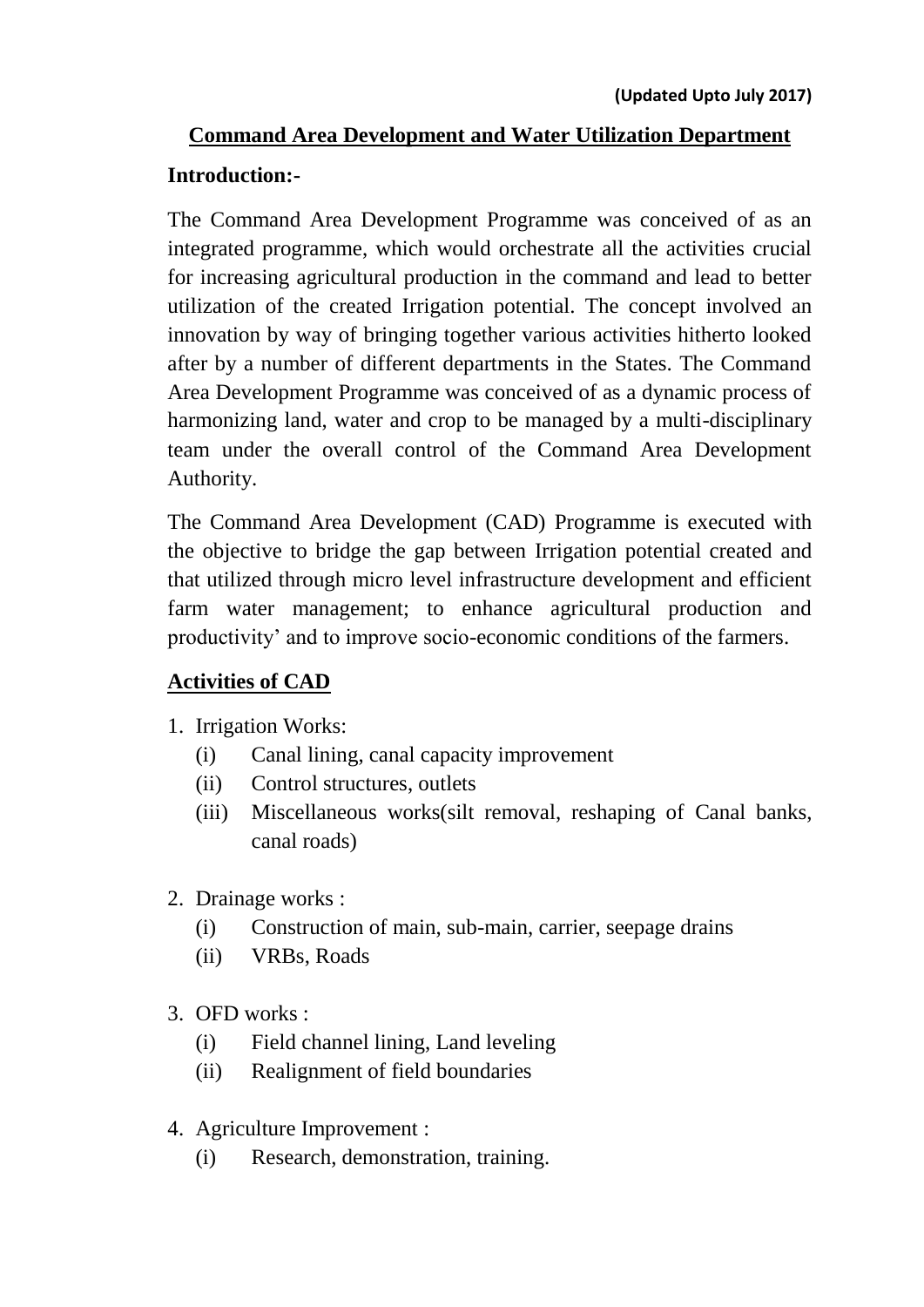Under Command Area Development and Water Management (CADWM) programme of Ministry of Water Resources, Government of India, works of construction of pucca water courses for land development works have been taken up in Sidhmukh Nohar Irrigation Project, Amar Singh Sub Branch, Gang Canal Phase I, Gang Canal Phase II, Bhakra Canal Project, Bisalpur Project and Chambal Project respectively for which expenditure shall be borne by Government of India (GoI) and Government of Rajasthan (GoR). OFD works and lining of field channels are being executed to enhance the irrigation potential under Centrally sponsored Scheme of CADWM, MoWR, GoI.

The details of various ongoing Projects under CADWM are:-

### 1. **Sidhmukh Nohar Irrigation Project** :

- Sidhmukh Nohar Irrigation Project was included by the MoWR, GoI, under CADWM Programme on 17.09.2003 and the project was to be completed in six years i.e. by March 2009 in CCA of 1,11,458 hectare at an estimated cost of Rs. 181.17 crores.
- The construction of pucca water courses was in progress since the year 2004-05 and by March 2014 in 101042 hectare completed.
- However, in March 2014 the CCA was re-evaluated as 1,24,864 hectare. So, for the completion of balance CCA in 23822 hectare, the revised MoU for extension of project upto 2017-18 was prepared.
- The work of construction of pucca water courses has been completed with the expenditure of Rs 148.46 crores in 103765 Ha of command area up to March 2017 .
- Target for the financial year 2017-18 is 7500 ha with the Budget Outlay of Rs 180.00 lacs. During FY 2017-18 the OFD works has been completed in 434 Ha. area with the expenditure of Rs 45.06 lacs. upto July 2017
- The total work since beginning completed in 104199 hectare with an expenditure of Rs. 148.91 crores. up to July 2017 .

# 2. **Amar Singh Sub Branch** :

- Amar Singh Sub Branch Project was included by the MoWR, GoI, under CADWM Programme on 31.08.1998 and the project was to be completed in ten years i.e. by March 2008 in CCA of 67,211 hectare at an estimated cost of Rs. 67.74 crores.
- The construction of pucca water courses was in progress since the year 2005-06. In 2007-08, the Jassana canal system was shifted to SNIP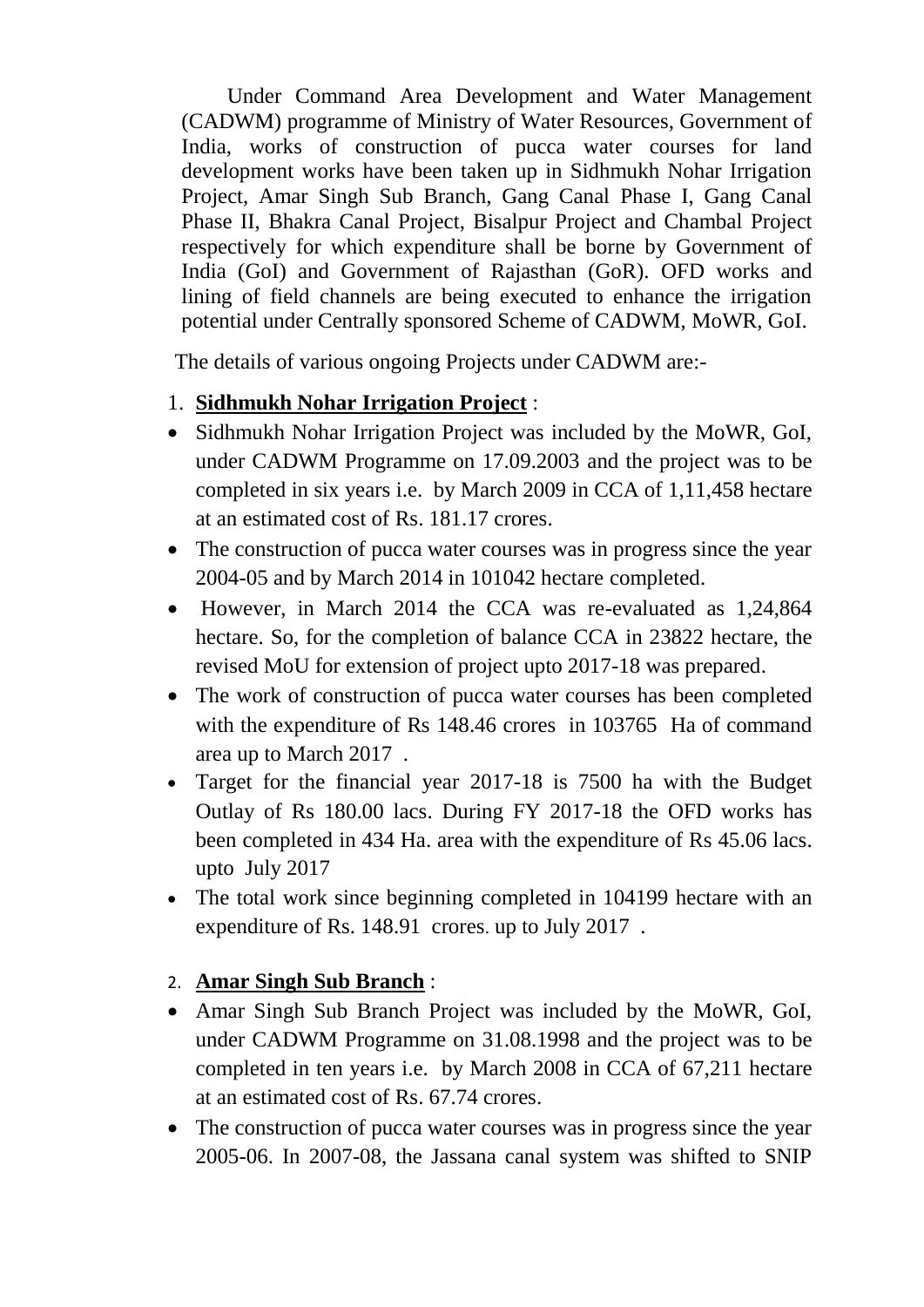and therefore the net CCA for remaining portion was calculated as 50702 hectare.

- However, in March 2014 the CCA was re-evaluated as 44,425 hectare. So, for the completion of balance CCA in 11720 hectare, the revised MoU for extension of project upto 2017-18 was prepared.
- The work of construction of pucca water courses has been completed with the expenditure of Rs 75.78 crores in 35276 Ha of command area up to March 2017 .
- Target for the financial year 2017-18 is 2500 ha. with the Budget Outlay of Rs 180.00 lacs. During FY 2017-18 the OFD works has been completed in 612 Ha. area with the expenditure of Rs 45.11 lacs. upto July 2017
- The total work since beginning completed in 35888 hectare with an expenditure of Rs. 76.23 Crores. up to July 2017 .

# 3. **Bisalpur Project** :

- Bisalpur Project was sanctioned by Government of India on 31.08.2006 for Rs. 129.34 crores. It was proposed to construct pucca water courses in its total command of 81621 Ha.
- The work of construction of pucca water courses has been completed with the expenditure of Rs 125.65 crores in 59248 Ha of command area up to March 2017.
- Target for the financial year 2017-18 is 3000 Ha. with the Budget Outlay of Rs 1500.00 lacs. During FY 2017-18 the OFD works has been completed in 1300 Ha. area with the expenditure of Rs 87.82 lacs. upto July 2017
- The total work since beginning completed in 60547 hectare with an expenditure of Rs. 126.53 Crores. up to July 2017.

# 4. **Chambal Project** :

- Chambal Project was started in the year 1974 for a total Command Area of 2,29,000 Ha. in Rajasthan.
- The work of construction of pucca water courses has been completed in 151242 Ha. area with an expenditure of Rs. 358.87 Crores up to March 2017 .
- Target for the financial year 2017-18 is 16000 ha with the Budget Outlay of Rs 4320.47 lacs During FY 2017-18 the OFD works has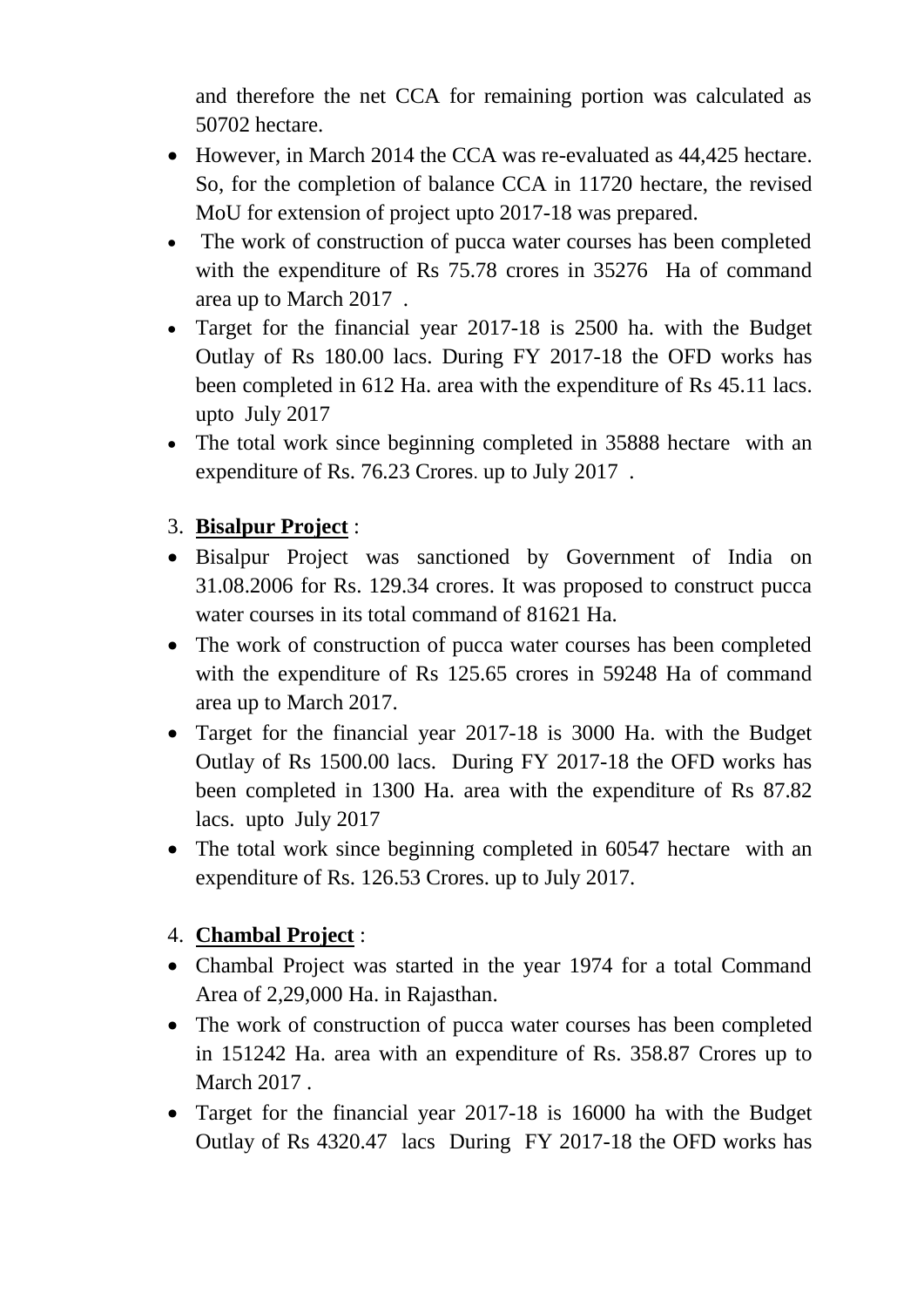been completed in 4468 Ha. with the expenditure of Rs 1075.85 lacs. upto July 2017 .

• The total work since beginning completed in 155710 hectare up to July 2017 .

# 5. **Bhakra Canal Project**

- The Bhakra Canal Irrigation Project is a New Project which envisages construction of OFD Works in 1, 13,420 ha CCA with an estimated cost of Rs.451.00 Crores based on 12th Plan Guidelines issued by CADWM, MoWR, Government of India. Total area also includes 10% Command area to be treated by micro irrigation.
- The project has been sanctioned for inclusion in CADWM programme of MoWR, GoI vide letter No. N - 19011 /3/2015/CADWM on dated 28.09.2015 for Rs. 37087.7 lacs. The project is to be completed in two years i.e. by March 2017.
- The work of construction of pucca water courses has been completed in 25731 Ha. area with an expenditure of Rs. 47.00 Crores up to March 2017 .
- Target for the financial year 2017-18 is 44000 Ha. with the Budget Outlay of Rs 5578.91 lacs During FY 2017-18 the OFD works has been completed in 7388 Ha. with the expenditure of Rs 1082.96 lacs. upto July 2017 .
- The total work since beginning completed in 33119 hectare with an expenditure of Rs. 57.96 crores. up to July 2017

#### 6. **Gang Canal Project Phase-II**

- The Gang Nahar Irrigation Project Phase-II is a New Project which envisages construction of OFD Works in 44875 ha CCA with an estimated cost of Rs.185.00 Crores based on 12th Plan Guidelines issued by CADWM, MoWR, Government Of India.
- The project has been sanctioned for inclusion in CADWM programme of MoWR, GoI vide letter No. N - 19011/4/2015/CADWM on dated 28.09.2015 for Rs. 14673.9 lacs. The project is to be completed in two years i.e. by March 2017.
- The work of construction of pucca water courses has been completed in 8252 Ha. area with an expenditure of Rs. 11.77 crores up to March 2017 .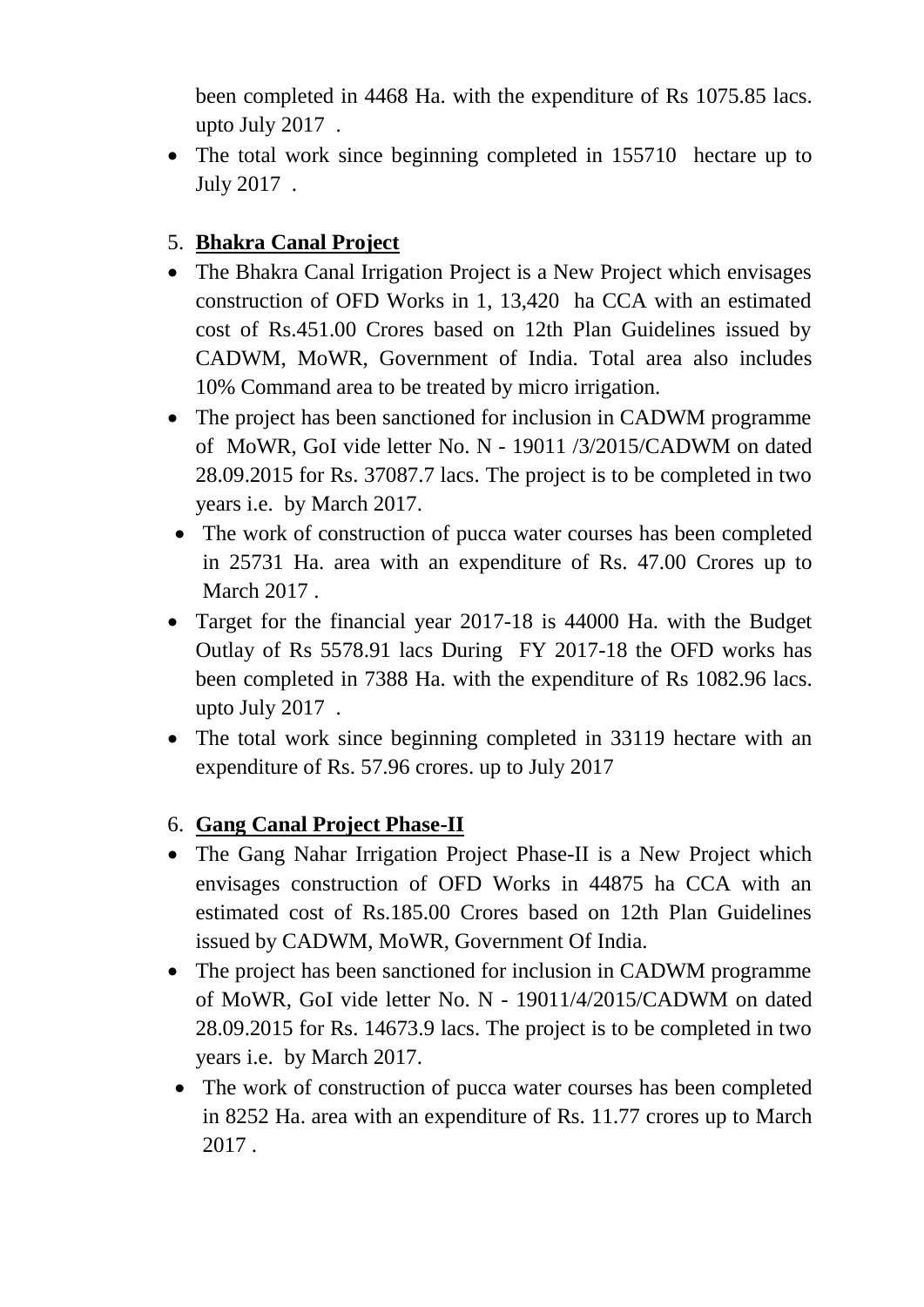- Target for the financial year 2017-18 is 15000 ha with the Budget Outlay of Rs 1650.00 lacs During FY 2017-18 the OFD works has been completed in 614 Ha. area with the expenditure of Rs 149.04 lacs. upto July 2017 .
- The total work since beginning completed in 8866 hectare with an expenditure of Rs 13.25 crores. up to July 2017 .

### 7. **Gang Canal Phase I (NEW)**

- Gang Canal Project was sanctioned by Government of India in January, 2011 for Rs.538 crores. It was proposed to construct pucca water courses in CCA of 1,83,216 Ha.
- The work of construction of pucca water courses has been completed with the expenditure of Rs. 217.54 crores in 68739 Ha of Command area up to March 2015. The Gang Canal project was closed at this point by GoI which later on sanctioned as Gang Canal Project Phase I.
- The Gang Canal Project Phase I (New) as per the XII Plan Guidelines was included by the MoWR, RD & GR, GoI under CADWM Programme on 14.03.2016 in CCA of 1,18,252 hectare at an estimated cost of Rs.386.68 crores. The project is to be completed in two years i.e. by March 2017.
- The work of construction of pucca water courses has been completed in 54010 Ha. area with an expenditure of Rs. 142.35 crores up to March 2017 .
- Target for the financial year 2017-18 is 21000 ha with the Budget Outlay of Rs 5126.20 lacs During FY 2017-18 the OFD works has been completed in 3059 Ha. with the expenditure of Rs 1298.56 lacs. upto July 2017
- The total work since beginning completed in 57069 hectare with an expenditure of Rs. 155.34 crores up to July 2017 .